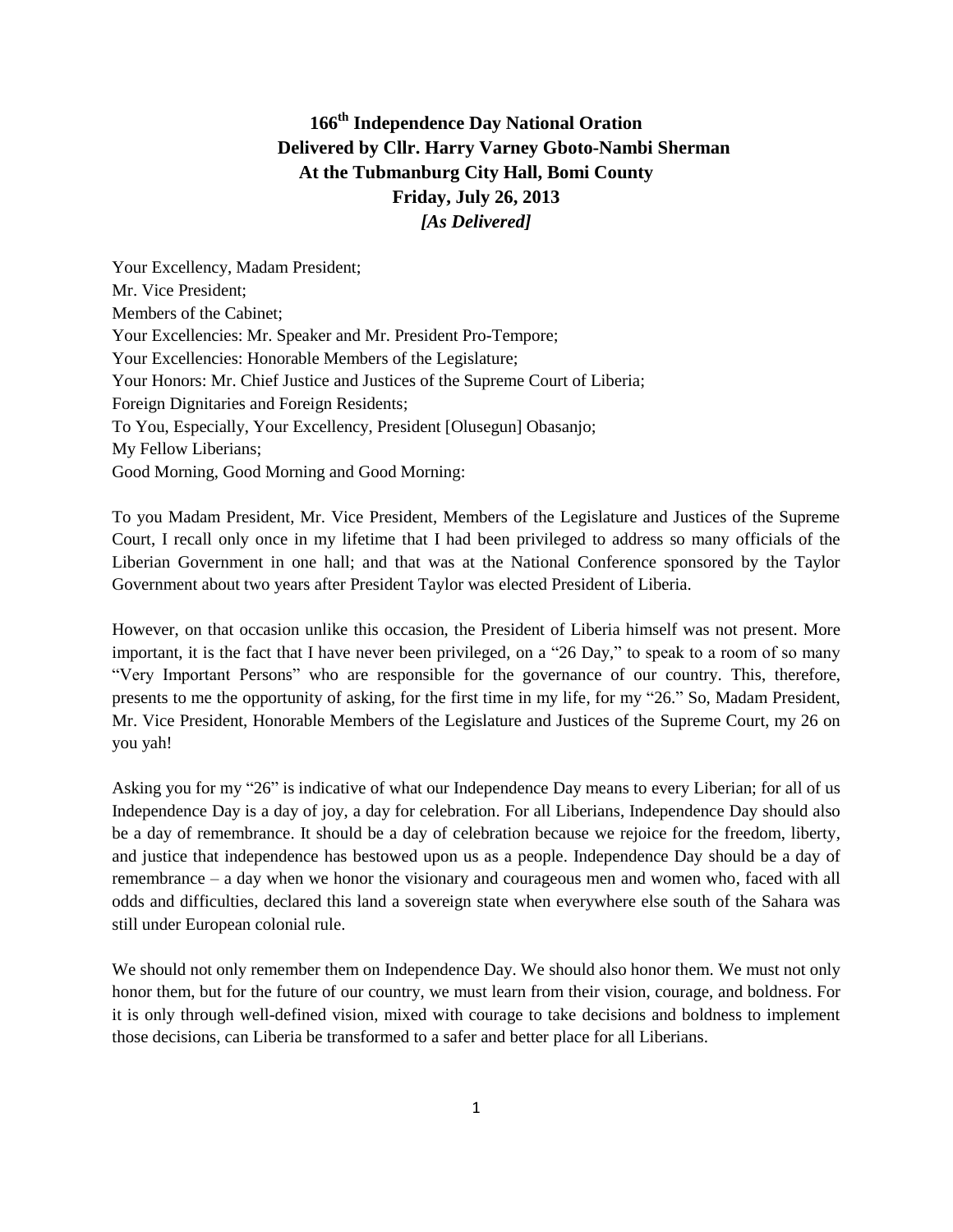For today's Liberia, Independence Day cannot merely be a day of remembrance and celebration. Even after nearly ten years of the absence of gunfire, the wounds of our civil war are still fresh; for you know that peace is not necessarily the absence of war. Even after two cycles of general and presidential elections, the social and development challenges which face our people are still very daunting; some of our people appear to give up all hope for the betterment of their situation during their lifetime. Restoration of our patrimony appears to be so overwhelming that we, as a people, cannot afford to merely remember those who sacrificed for July 26, 1847; we cannot merely rejoice in the tremendous benefits of their actions.

As I stand here today, I am conscious of the sacrifices which were made by the founders to declare our country's independence as a sovereign state; I can visualize how awesome and difficult it was for them to officially break ties with the American Colonization Society and step out in the world on their own.

I stand here today very aware of their debates and the arguments which took place between the years of 1845 to 1847 to make the independence of this country, our country, possible. I can't help but feel the risks they took; but all Liberians everywhere should be grateful for their vision and their courage during those uncertain times.

There are so many of us who don't know the major factors which motivated the Commonwealth of Liberia, as dependent as it was on the American Colonization Society for its very sustenance, to declare this part of the world a free, independent and sovereign state 166 years ago.

Among other things, my people, the Government and people of the Commonwealth of Liberia were challenged by the slave traders who continued to engage in that heinous crime of slave trading right within lands claimed by the Commonwealth of Liberia to be part of its territory. The Government of the Commonwealth of Liberia was also challenged by the captains of British merchant ships who refused to pay taxes or to accord any courtesies of a colony or nationhood to the Commonwealth of Liberia; these British merchant vessels insisted that what was referred to as the Commonwealth of Liberia was nothing more than a trading post in Africa. They contended that under international law and practices of states, the Commonwealth of Liberia was not even a colony or the possession of another nation-state, as its creation and authority did not derive from the action of another nation-state. So, they refused to pay taxes and dues imposed by the Commonwealth of Liberia; they refused to ascribe to the Commonwealth of Liberia the prerogatives of a colony or of nationhood. They arrogantly did whatever they wanted, settled in the belief that there was no basis in international law or international relations to deter them in their actions.

Cutting the umbilical cord that attached the Commonwealth of Liberia to the American Colonization Society was only possible through the actions and commitments of a bold and courageous people, who debated the issue for more than two years; but anybody who is familiar with Liberia's pre-independence history would not be surprised by their actions and their commitments. It was the same vision and courage that caused them to leave the United States and seek a home in Africa that was manifested once again when the time came for the declaration of independence. The fact that they took that decision is why we are here today, celebrating that momentous occasion and honoring them for their courage and boldness.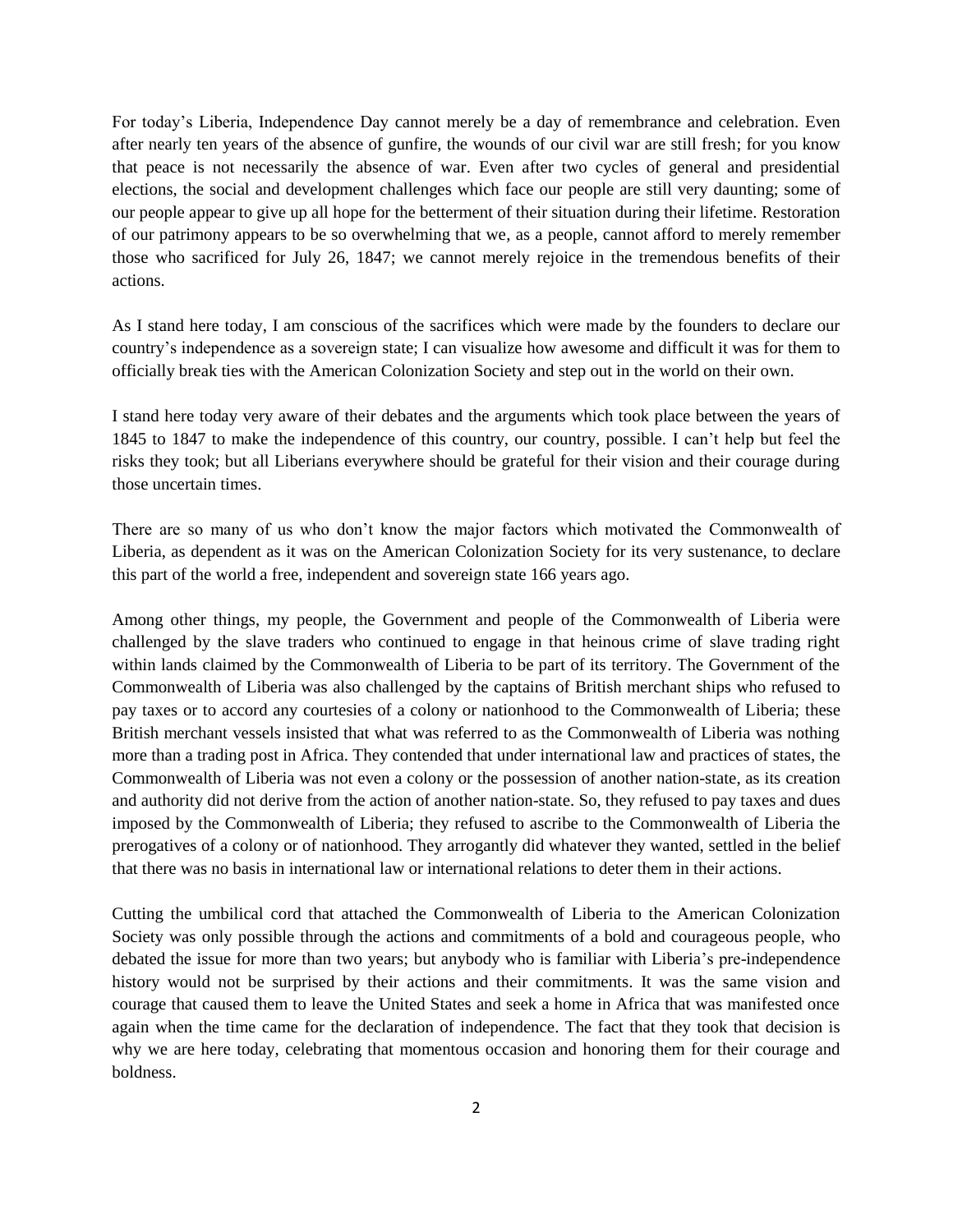We celebrate Independence Day at a time when we have successfully moved our country from a 15-year civil war, which almost destroyed it. It has been said very often that the worse of all wars is a civil war; it is that time when people who know each other very well and who have otherwise lived together in peace and harmony take up arms against one another and commit some of the most heinous and egregious crimes against each other. It is the time when properties are destroyed and public infrastructure demolished by one side so that the other side would not be able to use them in the pursuit of the conflict or for its own comfort and convenience during or at the end of the conflict. It is a period when the instruments of war are used to target innocent persons with such viciousness that the civilized communities wonder whether the combatants were ever citizens of the same country. Liberia has had its share of these experiences. So many people were killed or injured during the course of our civil war; so much of our properties and infrastructures were destroyed; no village or hamlet, no matter how far away from Monrovia city they were located, was spared the ravages of our civil war.

Recently, while travelling through Grand Cape Mount County, on reaching one of the remotest areas, I wondered aloud in the vehicle whether the combatants ever reached that part of my county. People sitting in the vehicle with me said that the war reached every part of Liberia – every nuke and corner of our country; everybody suffered one way or the other.

And I then recalled my days in intermittent exile in Ghana, in the heat of our civil war when I listened to the BBC's *Focus on Africa* reports on the ravages and atrocities committed in Liberia. With tears in my eyes so many years ago, I wondered whether the rest of the world had forgotten about us; I wondered whether the rest of the world was not listening to what was happening in our country. But, Thank God for ECOWAS. Thank God for the Federal Republic of Nigeria and other West African countries who came to our aid and helped stop our war.

When we thought some semblance of peace had returned to Liberia, the October 1992 Octopus Invasion took place. Those of you who were here know that it was then that the White Plains water plant was destroyed so that Monrovia would not get potable water. It was then that the Mount Coffee Hydroelectric Power Plant was also destroyed so that Monrovia would not get electricity.

"What kind of people you are who will take away a dental chair from a hospital drilled wall – to do what with?" asked a foreign friend during the course of our war. "What kind of people you are, who during the course of combat would attack a hospital from which any of the combatants could easily need medical care?" asked another foreign friend of mine.

I could go on and on, enumerating the atrocities committed against each other and the wanton destruction which took place. I will never, ever exhaust the list. Each Liberian, especially those who lived here and personally experienced the civil war, has his or her own story to tell. Today, there are so many of us who pretend to forget that these things ever happened; there are so many of us who have never asked why these things ever happened; there are so many of us who have never asked ourselves what can be done to ensure that never again should this country and its people ever experience another civil war.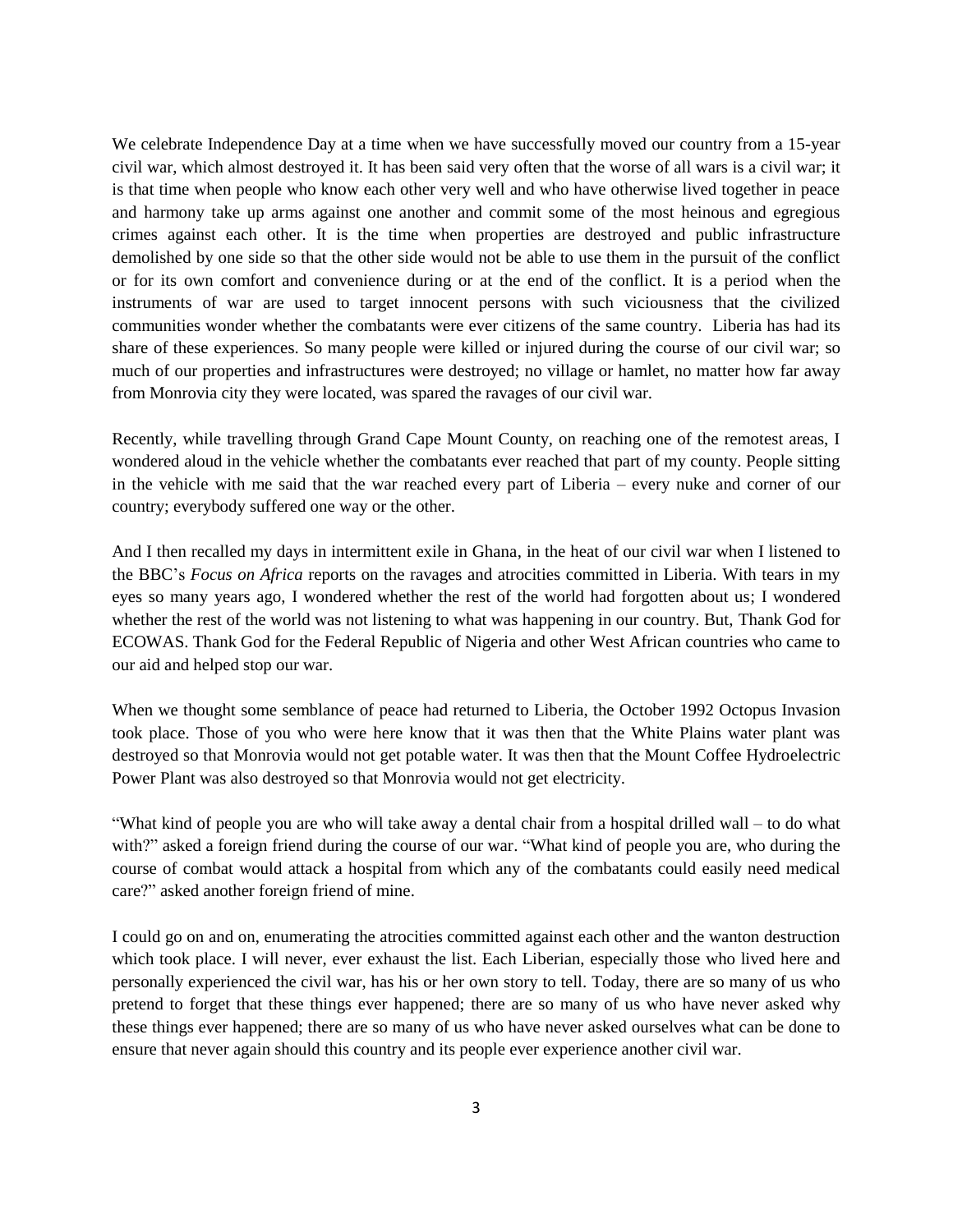Today, after nearly 10 years since the last gun was fired, we celebrate Independence Day with the theme: "Consolidating Peace and Reconciliation for Transformation." But, my fellow Liberians, peace and reconciliation in Liberia can never be achieved if we ignore what caused our civil war and if we do not resolve to remove those causes and change ourselves and our country around for the better. Does the mere absence of war in our country constitute peace? Have we really reconciled our differences among ourselves? Have we carefully examined the ethnic, religious, and economic schisms in our society and bridge them in order to enhance genuine national unity and integration? If not, do we have the quality of peace and reconciliation that we could consolidate for transformation of our common patrimony? That is our question, and that we should find answers for.

As cynical as these questions might appear, Madam President, Mr. Vice President, and Honorable Members of the leadership of our country, there is no doubt that much has been accomplished and achieved since we heard the last gunfire in 2003. The rule of law, respect for human values and adherence to generally accepted principles of human conduct and behavior have been restored to our country through Madam President's persistence and tenacity; the freedoms and liberties reserved by our Constitution to all our people are enjoyed by them without any prior restraint, oftentimes exposing yourself, Madam President, to insults and disrespect from some members of the public, but continue to do good.

Investment in infrastructures, such as road networks, which have direct impact on economic and social development, available, efficient, and affordable public utility and social services, including but not limited to power, potable water, sanitation, transportation and telecommunication services as the foundation for economic recovery and national reconstruction, are being vigorously pursued by your government in several parts of Liberia.

Tremendous progress has been made in restoring the credibility and integrity of our country with the international community and getting the international community to waive our daunting foreign debts and to allow new credits to us. You led the reinstitution of political governance, especially the holding of two presidential and general elections in a rather harmonious way, the restoration of normality in social interactions among our people, and the resort to the courts of law to settle grievances are all indications that we have come a long way from the days of our civil war.

The accolades and honors which have been bestowed upon you, Madam President, by governments, academia, international governmental and non-governmental organizations and other institutions, attest to the success of your policies, programs and endeavors. I am, however, concerned that enough information about these achievements and accomplishments has not flowed to the Liberian public at large, and too many of us, even within Monrovia and its immediate environs, don't know enough about these achievements and accomplishments.

The absence of information to the Liberian people about these achievements and accomplishments is a serious deficiency that must be remedied immediately. It should be acknowledged that these accomplishments and achievements contribute to peace and reconciliation in our country. I therefore recommend very strongly that the information dissemination structure and process of this government be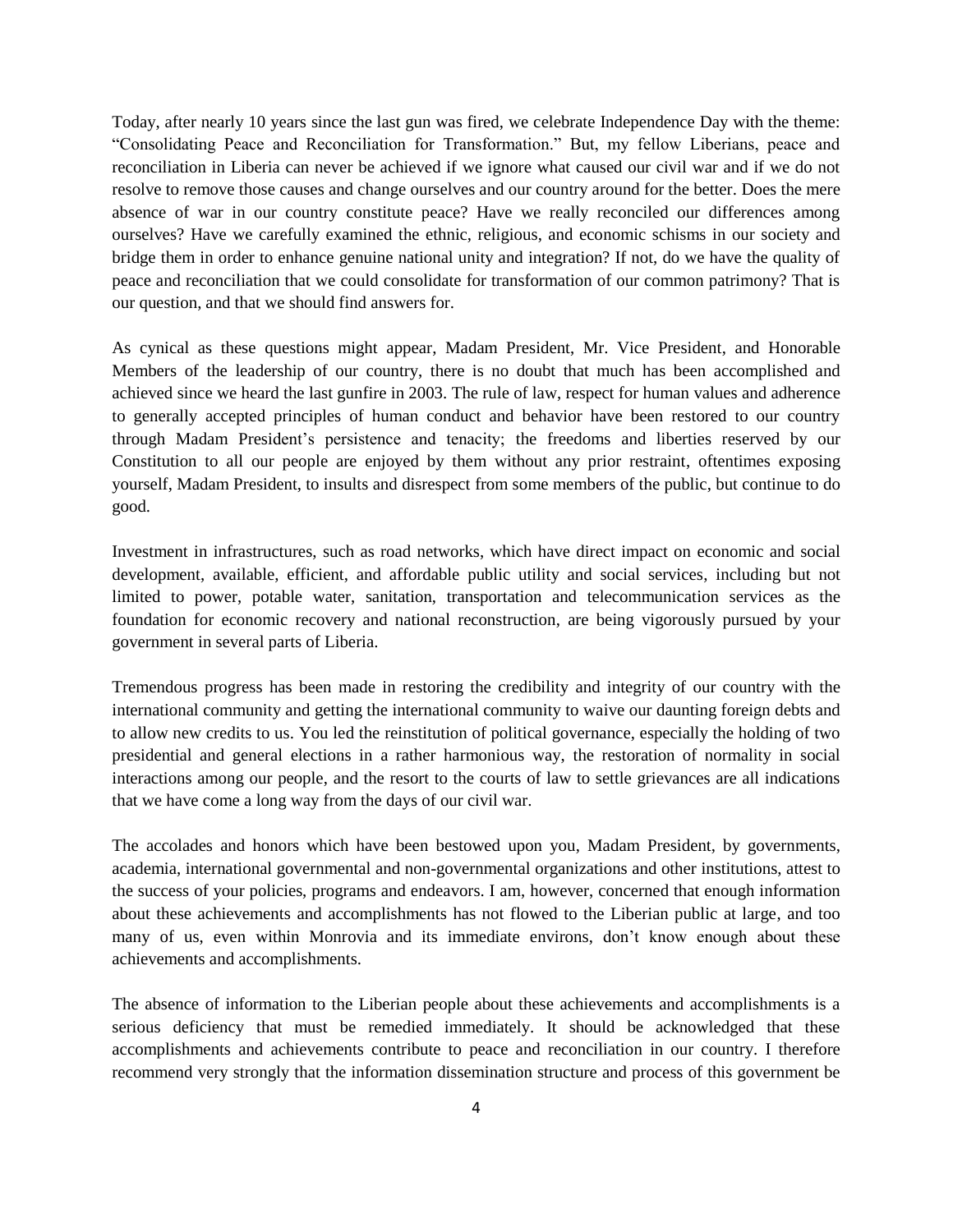revamped and adequately supported to provide all information about the accomplishments and achievements of your government – information that permeates every sector of the country.

On this 166<sup>th</sup> Anniversary of the Independence of the Republic of Liberia, I commend you, Madam President, very highly for your achievements and accomplishments of your administration; to you, Mr. Vice President and Honorable Members of the leadership of our country, we thank you for collaborating with our President for these achievements and accomplishments. But as a lawyer would say, I submit that all of these achievements and accomplishments, including the many others that I have mentioned, are not enough as a foundation to transform our country.

I believe that some of those things which made it possible for us to go to war against one another are still simmering; and I rush to suggest that at every Independence Day we, especially the leadership of Liberia, should examine ourselves and every aspect of our country and ask whether enough of the many differences and longstanding problems which caused our civil war were addressed during the previous year, and we should evaluate the extent to which our success or failure in addressing those differences and longstanding problems may have either enhanced or affected our country's progress.

Simply stated, as much as you have done and accomplished, Madam President, your government, like our founders in the years of 1845 to 1847, has a singular responsibility and obligation to be just as visionary as they were or even more visionary than they were, to be just as bold and courageous as they were or even bolder and more courageous than they were to tackle head-on our fundamental problems and differences so that genuine peace may be used as the foundation to restore our country to its pre-war status and genuine reconciliation may be the fulcrum for its transformation.

Especially for you, Madam President, in a country where nearly every successful political program or action must be driven by the highest political office, I submit, again, that you were elected to set the examples of good governance – examples that would be worthy of emulation by your successors. You were elected because Liberians believe that of all the contestants for the presidency of this country, you were the best prepared and most qualified to be the trendsetter and pacesetter for the progress of our country and the fulfillment of their individual and collective dreams.

This means that as much as you have done, it is imperative, absolutely imperative, that your government engages in one, two, or three policies and programs which makes significant difference in the lives and livelihood of ordinary Liberians – policies and programs for which your government will be long remembered and many of the people of this country would be able to say that it is because of you, Madam Ellen Johnson Sirleaf, that our country is where it is or they are where they will be. I submit, further, that among other things, public service gives the public servant the greatest opportunity to do good for so many people in the shortest possible time, to change the lives of so many people and to make fundamental difference in how things are done.

At this stage, let me tell you, Ladies and Gentlemen of our country, some of the things that I dreamed about for peace, reconciliation, and progress in Liberia, and ask why not? Let me suggest to you, Madam President and other Members of the leadership of our country, that you consider whether these things will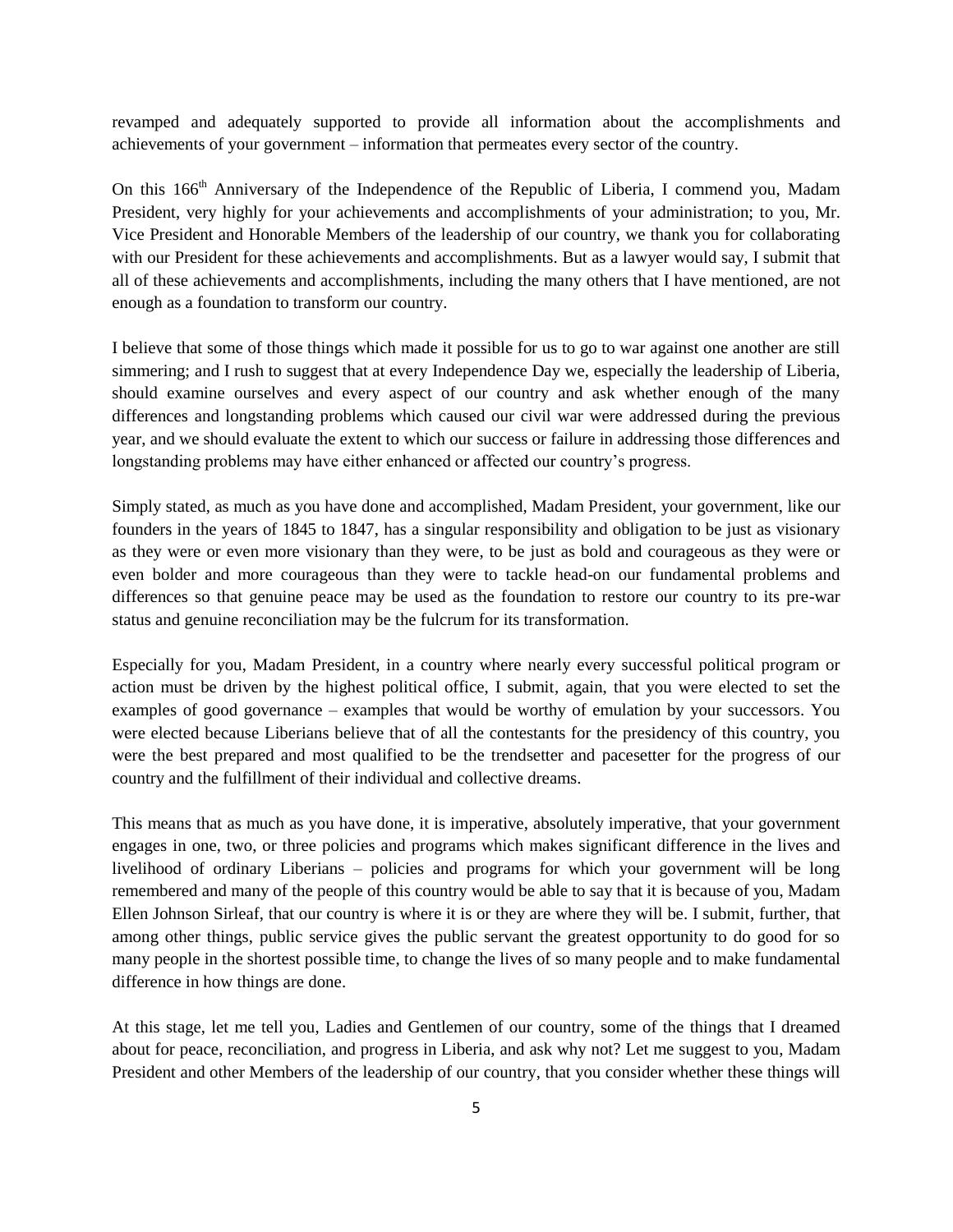consolidate the gains that have been made thus far, and set the foundation for transformation of our country.

There are some who believe that the major cause of our civil strife was problem between two counties or two tribes of our country. While I don't disagree with them in the entirety, I suggest that the major cause of our civil war that is too often ignored is the poverty, social-economic deprivation, drudgery that too many of our people suffer from. They consider themselves to be the disadvantaged of our society, and so they therefore distinguish themselves from the rest of us. Poverty, social-economic deprivation and drudgery are fertile grounds for unrest; it is poverty, social-economic deprivation and drudgery that unscrupulous people take advantage of when they employ violence as an instrument to make a difference in the lives of our people.

Let us make no mistake that the greatest unspoken cause of our civil war was the extreme poverty, socialeconomic deprivation and drudgery that too many of our people suffered from; it is the reason why a civil war that appeared to have started on the basis of differences between two counties or tribes eventually involved the entire Republic of Liberia and affected every nook and corner of our country.

What were the combatants doing in the villages of Lofa County? What were the combatants doing in the villages of Grand Cape Mount County? What were the combatants doing in the villages of Gbarpolu County? What were the combatants doing in every village and nook and corner? Everywhere they went, my people, using their guns, they seized our people's properties and destroyed what they couldn't carry away. Then you say it is only tribal conflict between two tribes? Were those tribes situated in every nook and corner of the Republic of Liberia? Then I propose to you that we pay attention to the extreme poverty, social and economic deprivation and drudgery that our people experience.

As much as this government has done to reduce extreme poverty, to improve the lives and livelihood of our people and remove them from the experience of drudgery, there is still much more that needs to be done. Some of the things that need to be done are not too expensive or too difficult to be done.

For example, Madam President and Members of the leadership of my country, we all know that a large majority of our people do not have clean, pipe-borne water and human waste disposal facilities even though these are an absolute necessity for their health and personal well-being. Too many of our people have never had the comfort of electric light; and I need not tell you the transformation that electric light brings to any community. As much as we appreciate the big infrastructure development projects carried out since peace returned to Liberia, I suggest that now is the time that we begin to think about small projects, such as the installation of water pumps and solar lights in all the villages of Liberia – projects which directly impact the lives of the greatest majority of our people.

We suggest that these projects be implemented as one way of alleviating the extreme poverty and drudgery that they live in. These undertakings, even though insignificant in their appearances, will make tremendous difference in the lives of the Liberian people and cause them to renew their loyalty and commitment to the Republic of Liberia. If our government were to invest in such things, and I mean real serious investment, we will be considered a pacesetter and trendsetter; that is what the Liberian people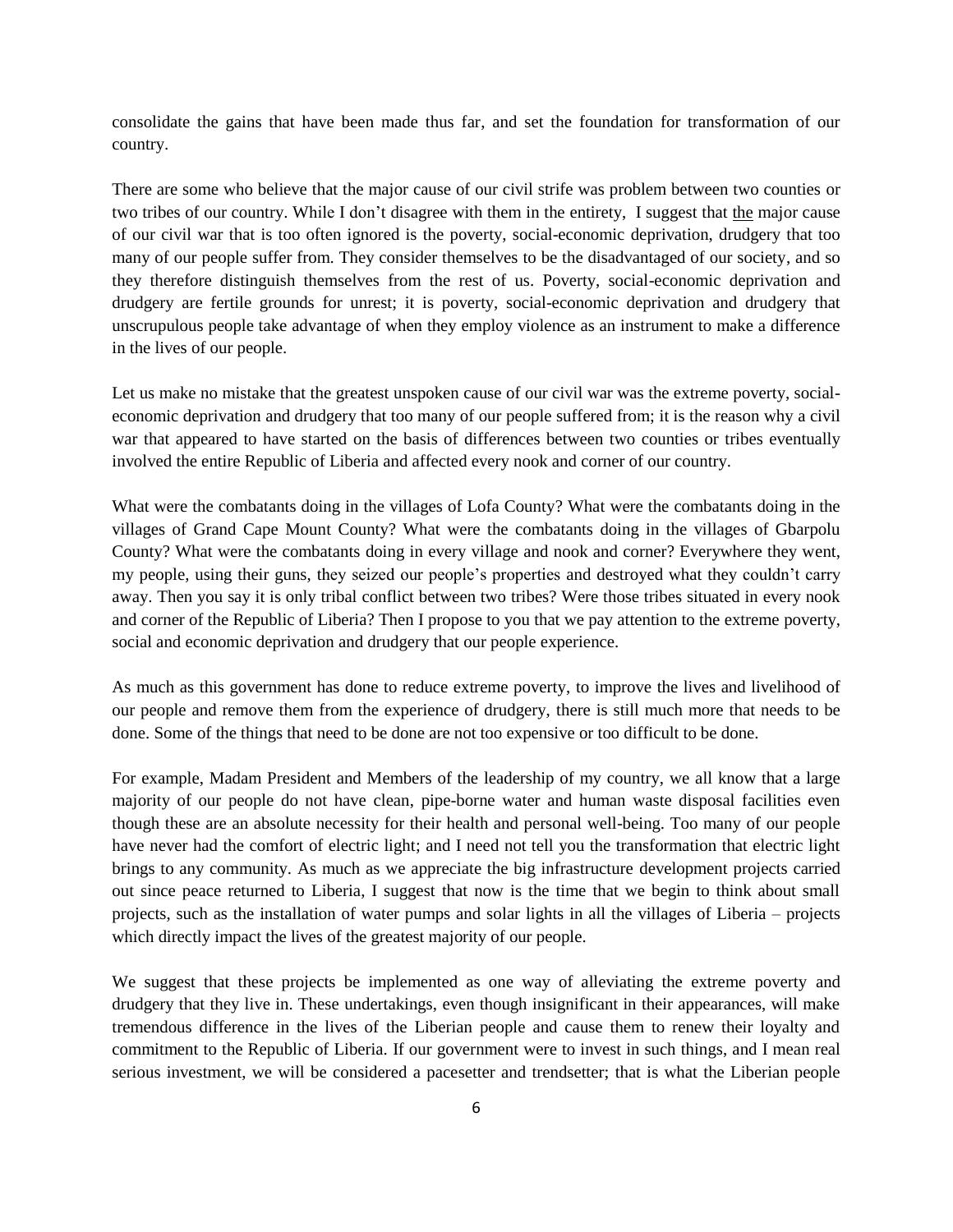elected you for, Madam President. So I call upon you, Madam President and the other Members of the leadership of our country, to explore the possibility, during the current six-year term of office, to make a difference in the lives of the majority of our people by installing hand pumps and solar lights in each village in the Republic of Liberia.

There is no doubt that the transformation of Liberia has begun, and there is an appreciable level of peace and stability within Liberia; regional peace and cooperation within West Africa and the African continent is vigorously sought by our government. All of these achievements and accomplishments for peace have been done in cooperation with the international community. In this regard, Madam President, your government has done a tremendous job; Liberia is, indeed, on the forward march because of your personal commitment and work to achieve such level of peace and stability within our country and in our neighborhood.

Unfortunately, it seems to so many of our compatriots, that having succeeded in getting our international debts waived and new credits afforded to Liberia, it would be sufficient for this government to concentrate on foreign direct investment, the repair and restoration of our major infrastructure, and the construction of new major infrastructures. Granted that these are not necessary for sustained and balanced economic development of our country, but I submit, again, that more needs to be done to establish a strong foundation for the transformation of Liberia after our civil war.

Some of the things on which genuine peace and reconciliation after our civil war are dependent are factors such as reconciliation of all our people and rehabilitation of the victims of civil war, a new and robust approach to political governance, emphasis on nationalism, and our social and cultural values and promotion of individual initiatives and Liberian entrepreneurship. And for each of these dependencies for genuine peace and reconciliation, Liberians believe that you, Madam President, have the capacity and the ability to achieve and accomplish them, and they expect that you came to the leadership of our country with new ideas directed at making the desired difference in their lives.

For our political governance, Liberians asked themselves whether the Government of Liberia is sufficiently pluralistic, transparent, accountable and responsive to their needs. They especially test for policies, programs and sanctions against corruption and the establishment of effective institutions and mechanisms to give effect to those policies and programs. We know this to be true because, as much as this government has done to stamp out corruption from Liberia, including the enactment of a special law against corruption and the establishment of an Anti-Corruption Commission, all the time and everywhere we hear the Liberian people's cry against corruption. There must be something that we have not done right. There must be something that we have not done right or something that we ought to do that we have not done that makes our people, including some members of the very Anti-Corruption Commission itself, to criticize us for corruption in our society every day.

I know what you, Madam President, have done so far. I know your personal abiding commitment to eradicate this cancer from our society, and I also know that some of the acquisitions of corruption have no basis. But, again, I submit to you that our country cannot be transformed when public service is evaluated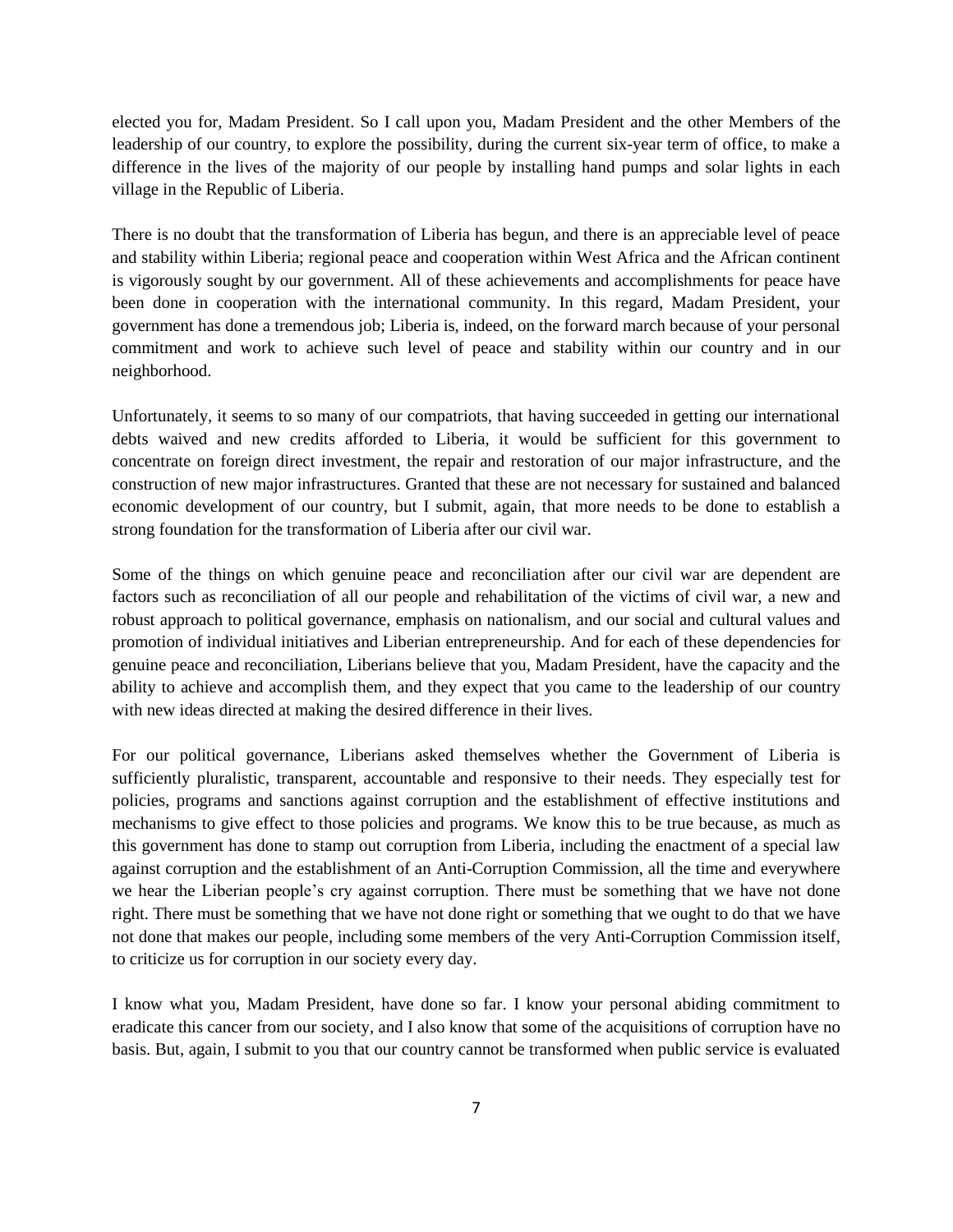by the Liberian people at large as the place where corruption exists, persists and is practiced as a matter of course and with impunity.

All the good you do, Madam President, all what you achieve and accomplish will not be recognized and appreciated if corruption remains on the lips of our people the day you retire from office in January 2018. So, Madam President, you must remain resolute and strong in your personal conviction and actions to stamp out corruption from our country; you must not be deterred by the indifference of others or by a failure, for example, to get a legislation or two passed to enhance the work against corruption. For example, while I don't think we need a special court for corruption, as one of the many existing courts could be designated by law to handle corruption cases, I strongly believe that prosecutorial powers to the Anti-Corruption Commission will expedite the management of corruption matters. So, I recommend to both you and Members of the Legislature to reconsider the actions that have been recently taken in this regard, and reconsider to pass the necessary law to enable us to more vigorously fight corruption in our country.

Madam President, Members of the leadership of our country, there are several countries in the world, including some in Africa, who are reputed to have considerably reduced the incidence of corruption or even stamped it out forever. For example, in Singapore (which is known as a "Third World Country" which has made itself a "First World Country," the laws and systems were overhauled, and among other things, it was provided, by new laws, that if a government official were determined to be liable for corruption, not only was the person dismissed from his position, but such person immediately had to face the court of law. In facing the court of law, the principle of burden of proof in Anglo-American criminal jurisprudence, which we have adopted in our country without question, was turned around in the other people's country so that the burden is on the individual to vindicate himself from the charges; it is he who must prove his innocence beyond all reasonable doubts, and that proof must be satisfactory to a court of competent and reliable jurists and other professionals. Lawyers and other investigators were employed and set to work on nothing other than investigating, reporting and prosecuting corruption matters; and they were given unflinching moral, material and financial support for their work. Something similarly new, different and aggressive must be employed to tackle corruption in Liberia, Madam President, or else the "talk and talk and talk" about corruption will overshadow all our achievements and accomplishments since the guns were silenced in 2003.

I therefore recommend, Madam President, that we conduct a study of how countries, similarly situated as ours, managed to reduce the incidence of corruption or stamp it out completely. Our Anti-Corruption Commission should be staffed by men and women who are not only capable and qualified, but in whom you personally have the strongest confidence and with whom you are prepared to take a political risk to tackle corruption so that you will be able to give them the maximum support to solve the problem.

Madam President, it is unacceptable, I believe, that when the Anti-Corruption Commission makes a small complaint, such as a manager did not present proper evidence on the declaration of assets, then the Anti-Corruption Commission and that manager engage in an argument and debate in the newspapers and on the airwaves. It undermines the Anti-Corruption Commission.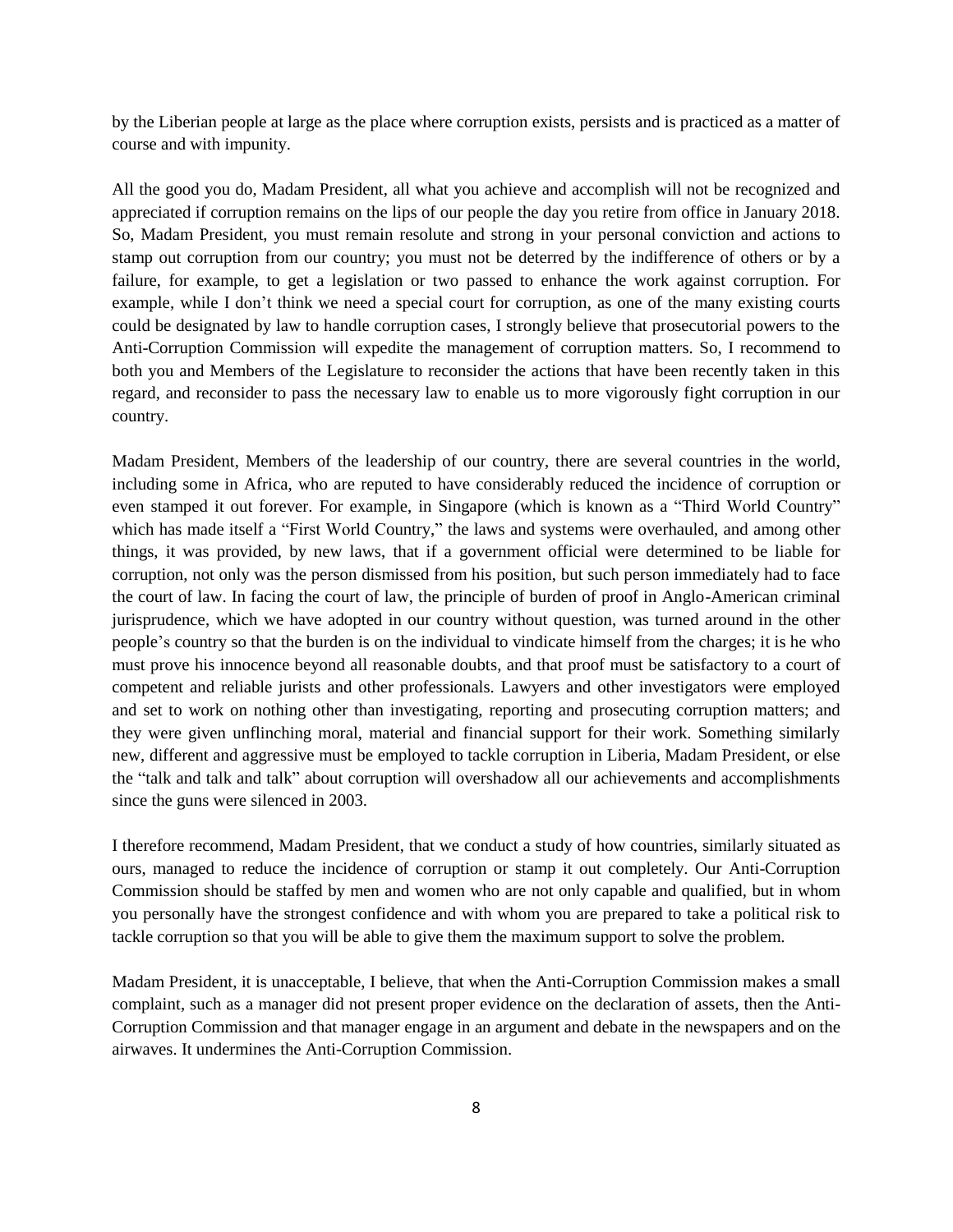We need to change the conversation. We need to change the debate. We need for the Liberian people to talk about your achievements and accomplishments in tackling corruption just as they talk about your achievements and accomplishments in getting our international debt waived. That is the conversation that we need to be making.

In the next couple of years, we need to change the subject matter of the public debate or discussion from corruption to genuine peace and reconciliation and to development and social-economic progress. We need to be aggressive, tenacious and consistent against corruption or else our legacy as a political party, the Unity Party, which took over the helm of this country after the civil war, will be marred forever; and neither we, as a political party, nor you, as our Standard Bearer, can afford that. Now is the time for strong and decisive policies and actions; waiting for "tomorrow" is not an option. It will be too late.

Madam President, you have advocated decentralization of the political governance of our country to make local governance responsive to the people they serve; and I need not delve into the obvious economic benefits and positive ripple effects (political, social and economic development) that inures to a people who subscribes to this principle. Given your years of experience as a public servant, Madam President, you are also aware that decentralization of political governance, like most matters political, is a process not an event. Especially for our country, which has a longstanding experience and history of a "unitary government with a tight vertical system of administration," which is enshrined in the Constitution, decentralization of political governance is a "tall order." So it will seem so very easy for any person, who is interested in maintaining the status quo of overly accumulated power, to play the political card by suggesting that decentralization of political governance is not possible without an amendment of the Constitution.

But, Madam President, I am a lawyer, and as you know I'm no *flakajay* lawyer. The amendment of our Constitution alone, all by itself, cannot institutionalize decentralization of our political governance; and that is why I submit to you, again, that decentralization of political governance can only be actualized through a combination of amendments of the Constitution, revision of our laws and changes in the practices and attitudes of our leaders and people.

Here, again, as everything political must be driven by the Office of the President in this country in order for it to succeed, the onus is on you to begin to develop the mechanisms and processes, within the limits of the laws and Constitution, to promote the successful decentralization of political governance of our country. You must be the pacesetter and trendsetter in this regard; Liberians expect nothing less; and as malleable as they are, they will follow your good policies, actions and practices.

For example, Madam President, it is provided by our Constitution that nearly every member of local government administration, except the chiefs  $-$  I wonder why the chiefs  $-$  should be appointed by the President of Liberia. But I suggest, Madam President, that you now consider some level of decentralization of the governance of Liberia under a formula which provides that those who are appointed by you are first vetted and agreed by a local council in each county and that you will appoint whomever is nominated, subject to exercising the authority to dismiss him or her or otherwise sanction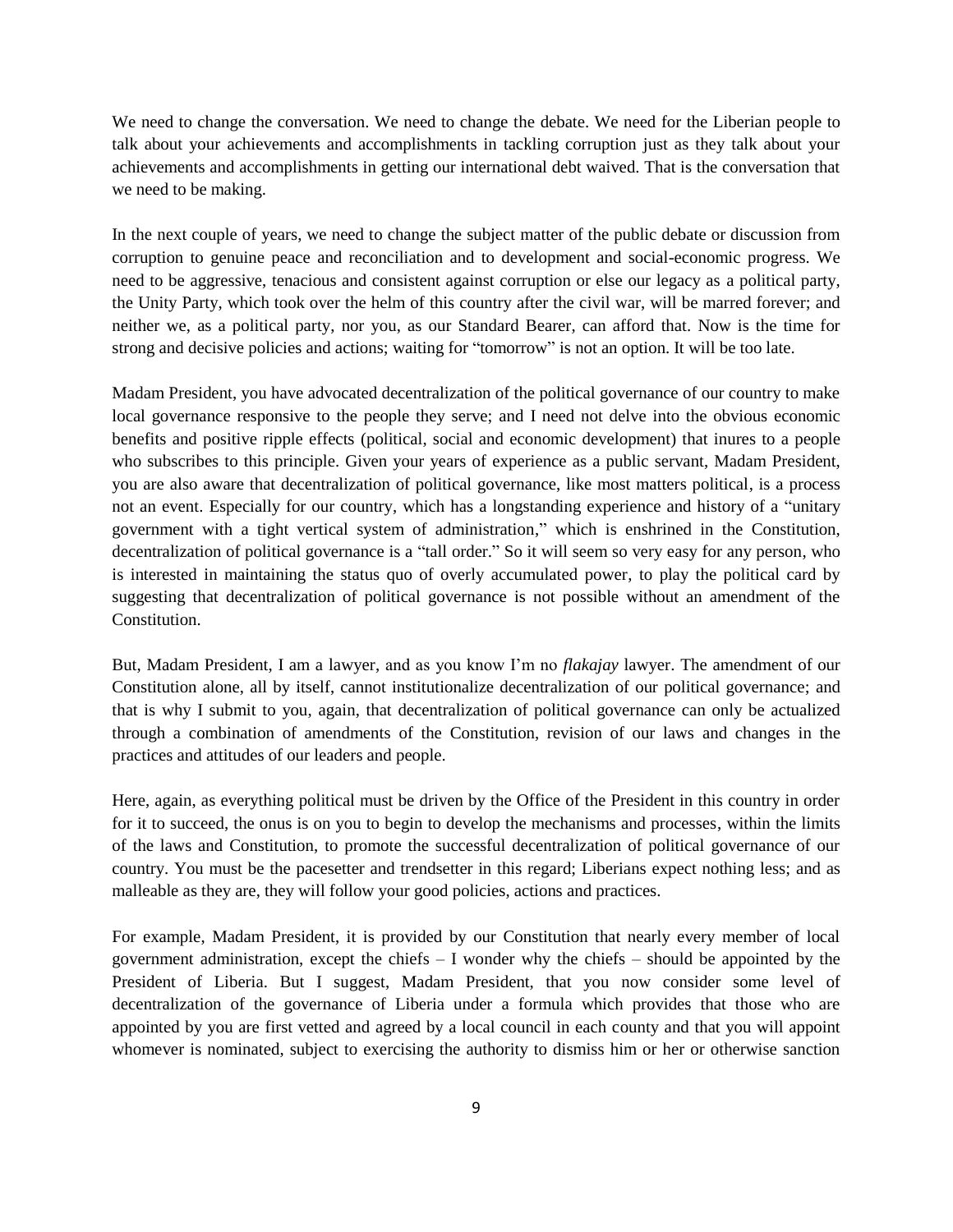him or her if the local council recommends and proves to your satisfaction need for dismissal or other form of sanctions.

While this formula, which could be initiated by an Executive Order and later transformed to a Legislative enactment, would appear to be a sharing of your constitutional prerogatives with the local people of each political constituency of Liberia, it is my considered opinion that it would not violate the Constitution. But, more importantly, I dare submit that it will begin the process, it will begin the experience which will be necessary to make political decentralization a success in this country.

I therefore also suggest, Madam President and Members of the leadership of my country, our country, that decentralization of political governance does not merely consist of granting local people the authority to choose or participate in the process for choosing their local leaders. Were that the case, decentralization of political governance will be equated to the granting of authority without the power to exercise it or the responsibility that is attended to it. In addition to a change of the selection process for local government leaders, certain defined responsibilities should devolve on local government officials as their exclusive domains, with only supervisory responsibility reserved to the President of Liberia. I dare also suggest that independent sources of revenue (for example, property taxes) to finance certain local government operations should be reserved to local governments. And I would further suggest that we go another step to adopt the policy of "revenue sharing" insofar as the revenue is generated from natural resources exploited from a political sub-division. I hasten to add that I don't subscribe to certain provisions of the Public Finance Management Act*,* which require that all revenues for the Republic of Liberia should be deposited in a consolidated fund at the Central Bank of Liberia in the name of the Ministry of Finance. I suggest that revenue should actually be what that expression literally means, that a certain percentage of the revenue generated from the exploitation of natural resources be for the county where the deposits are located and that the payer of the revenue will pay that percentage directly to the local government administration, obtain a receipt and report the payment to the Ministry of Finance for the purpose of appropriate record-keeping and accountability. For example, we need a law that provides that for every ton of iron ore that Western Cluster Limited eventually takes from Bomi County, a percentage of the revenue should remain in Bomi County for Bomi County.

I make these recommendations even though I realize and give credit to the policies and programs of County Development Funds and Social Development Funds, which no government before your government has ever thought about. I make these recommendations fully aware of the problems associated with the management of the county development funds and the social development funds; but I still make these recommendations because I personally believe that these recommendations facilitate more direct participation of the people in deciding their destinies and in determining what is good for them; and such more direct participation of the people in determining what is good for them enhances peace and reconciliation as a foundation for the transformation of our country.

Revenue sharing, my people, will be an impetus for sustained economic development all over Liberia; it will make local people responsible for the development of their own areas; it will encourage and facilitate competition between political sub-divisions because Bong County will want to know what Nimba County did with its own revenue, and Lofa County will want to know what Bong County did with its own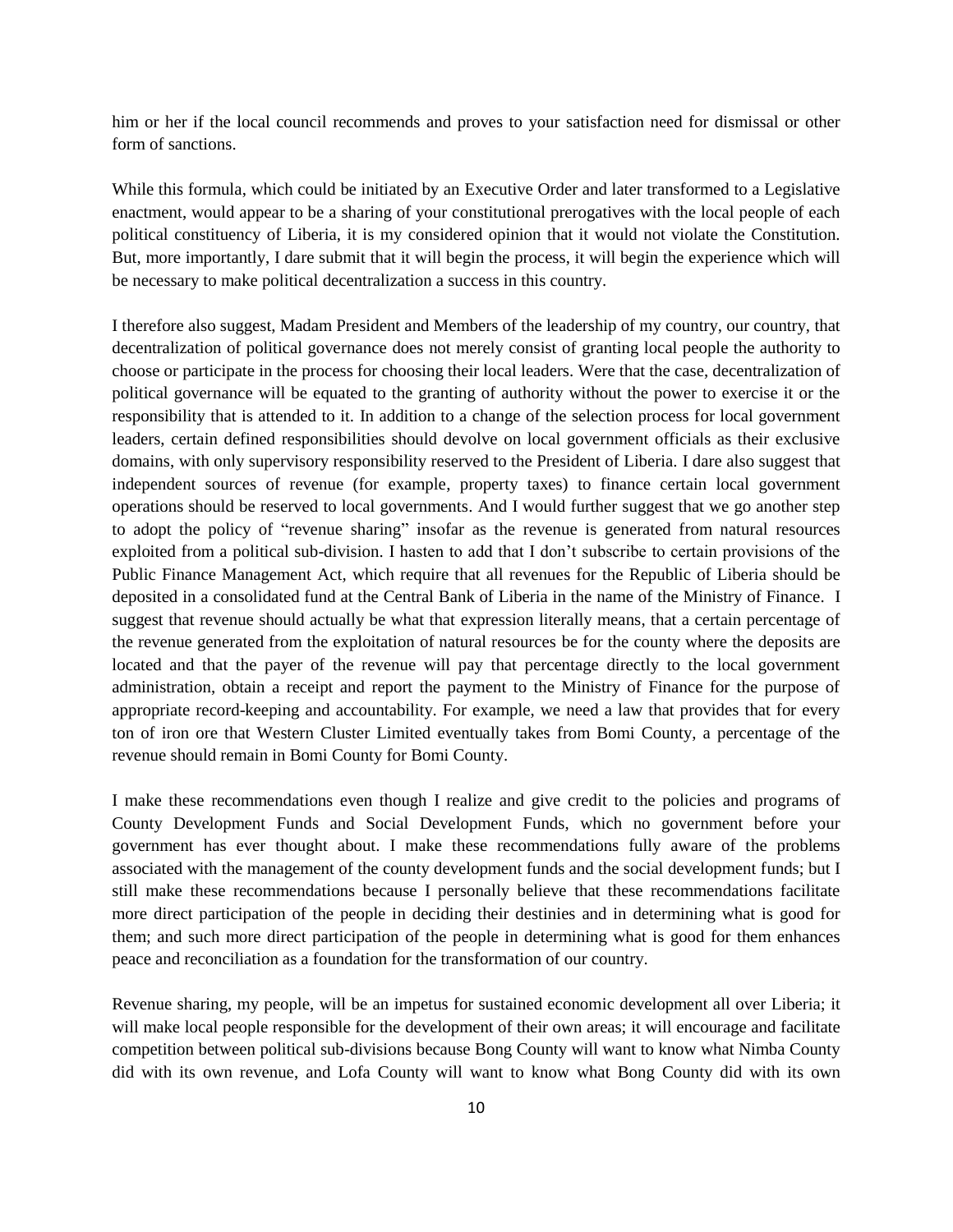revenue; it will promote the return of qualified people to their localities to live and find employment. I submit, my people, if there were revenue sharing employed during the years that iron ore was exploited from Bomi, Nimba, Bong and Cape Mount Counties, those political sub-divisions would have been markedly different from what they are today. Similarly, if revenue sharing were in place when trees were felled from the forests of Sinoe, Grand Gedeh and Bassa, for example, those political sub-divisions would have also been markedly different from what they are today. But what did we have? Everything came to Monrovia and Monrovia decided what goes where. I can only imagine the significant difference that will be made in the lives of our people were we to adopt real decentralization of political governance.

Madam President, I'm aware of the "naysayers" who suggest that our political sub-divisions do not have the human capacity for an effective process of political governance and decentralization. But if we wait for all the members of each political sub-division to earn Masters and PhD degrees and obtain years of experience in Public Administration, Business Administration or their related discipline before we initiate the decentralization of the political governance of our country, it is my humble opinion that we will never start and we will definitely lose out on the opportunities for the transformation of our country.

Now is time, and this is the opportunity for us to be bold and courageous with new ideas to do what is right with the little that we have to develop the mechanism and set the process in motion for a dramatic change in the way Liberia does things and in the way we, as a people, do things – the way we govern the Republic of Liberia – so that all our people can feel a part of the governance process and take responsibility for their respective communities and their future.

Madam President and other Members of the leadership of our country, even with all that has been done so far by your administration, there continue to be serious ethnic, religious, and economic schism in Liberia. We must bridge these gaps in order to enhance genuine national unity, integration and reconciliation. What the Tubman and Tolbert Governments did are commendable and I'm grateful for what has been achieved and accomplished in the eight years since you, Madam President, your first election to the high office of President of this nation. But we must go beyond merely having all our people represented in the National Legislature, the building of monuments and the establishment of a national holiday to commemorate the laudable policy of national unification and integration. After a civil war, we must do something new and dramatic about bridging the gaps and making everybody feel that there are opportunities in Liberia for self-actualization and self-improvement. You have made tremendous progress in this regard, but I suggest that more needs to be done. Please don't get tired; please don't be deterred.

For example, Madam President, we are all aware that an academic degree arouses expectation in the graduate – expectations in this Liberia that a job will be available for him or her. If this expectation is not met or satisfied, frustration and disgruntlement set in and it is almost always the national government that they blame. Frustrated and disgruntled university graduates, even though some may not be as qualified as desirable, are not good for a country coming out of a civil war. Something new, some new policies and programs, ought to be put in place to address the situation of the thousands of graduates who are unemployed, perhaps languishing as part of the disadvantaged of our country.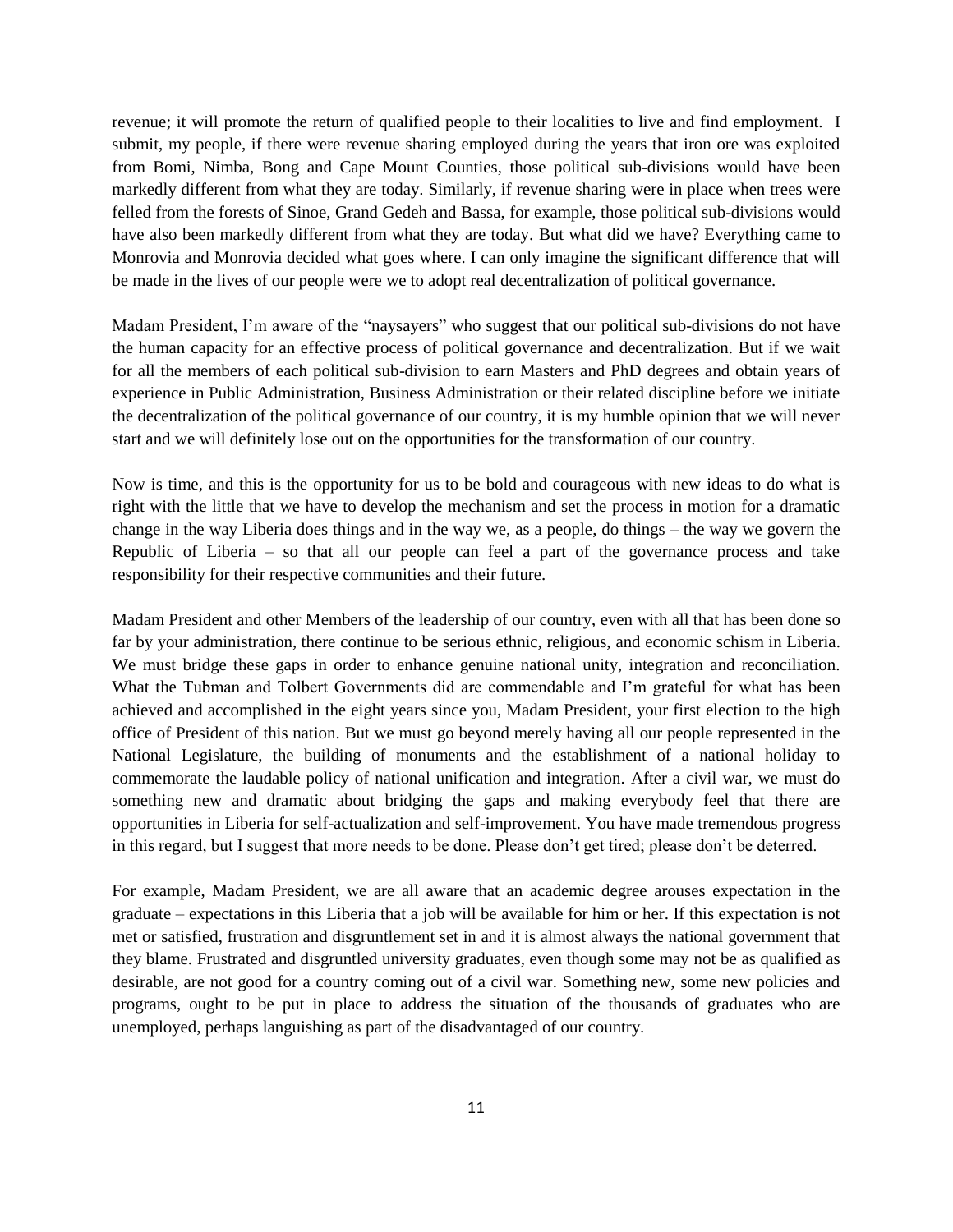For starters, and I'm no expert, I suggest that we consider a program where all university graduates, regardless of class, social status or otherwise, once they attended our universities, be deployed to counties other than their counties of origin. When I say our universities, I mean any university in the Republic of Liberia, be deployed to any county other than their county of origin, to live and work for a period of three years, with the option reserved to them for an extension for another period of two years. Such program will immediately relieve the pressure on the government to find or create jobs in Monrovia for the thousands of graduates from universities each year; such program will help to provide staff for local government administration and services (health, education, etcetera) with young university graduates.

These young Liberians will educate and assimilate themselves into the cultures of other local communities in which they are submerged but about which they knew so very little or nothing before then; some might even get married or make life-long friends from there; others might decide to live in their new "homes" forever; but more importantly, the social and religious schisms will be bridged substantially. So I suggest that we try something like this to achieve peace and reconciliation throughout our country, knowing full well that the fruits of such program will not be fully realized during this term of office, but perhaps 20 to 25 years, say, after the commencement of its implementation; but now, not later, is the time to begin.

After a devastating civil war, we, as a country and people, must also adopt special training programs to provide skills to the thousands and thousands of our young people who either never had the opportunity to continue their education in normal schools or who are too old to continue with normal schooling.

Madam President, I commend you for the junior colleges you are establishing throughout the country, for the junior college in Senji; but Madam President, we need to wonder whether the degrees are where we ought to be going or whether we ought to be training masons, electricians, plumbers, etcetera – men and women with skills that are marketable – instead of men and women with degrees in sociology, political science, anthropology, etcetera, etcetera, etcetera.

Some of the thousands I talk about were combatants in our civil war. Others were merely victims of the war and, like I said, they are in their thousands. The little I know about them, they are having many more children than us. This is a fact. When you, with all your book knowledge and your good job [you have] one or two children. With them, they don't count. Accelerated skills training programs would make the difference in their lives. We might not capture all of them, but the little that we capture and train are the ones who will ensure that nobody will use them to destroy our country because they now have a stake in the future of Liberia.

These thousands of young people are the *"Shoeshine Boy"* whom the singer, Eddie Kendricks – those who were around in the '60s and '70s, like me, that Eddie Kendricks asked many years ago. "Mr. Shoeshine Boy, you work so hard every day, but where would you be 10 years from now?" You remember that song? Where would you be 10 years from now? By providing marketable skills for this category of our people, we have directly addressed the issue of reconciliation because we give them hope for a better future in Liberia; we make them stakeholders in our common patrimony. If we ignore, as their numbers grow bigger and bigger, they will one day overwhelm us, if not me, then my children or my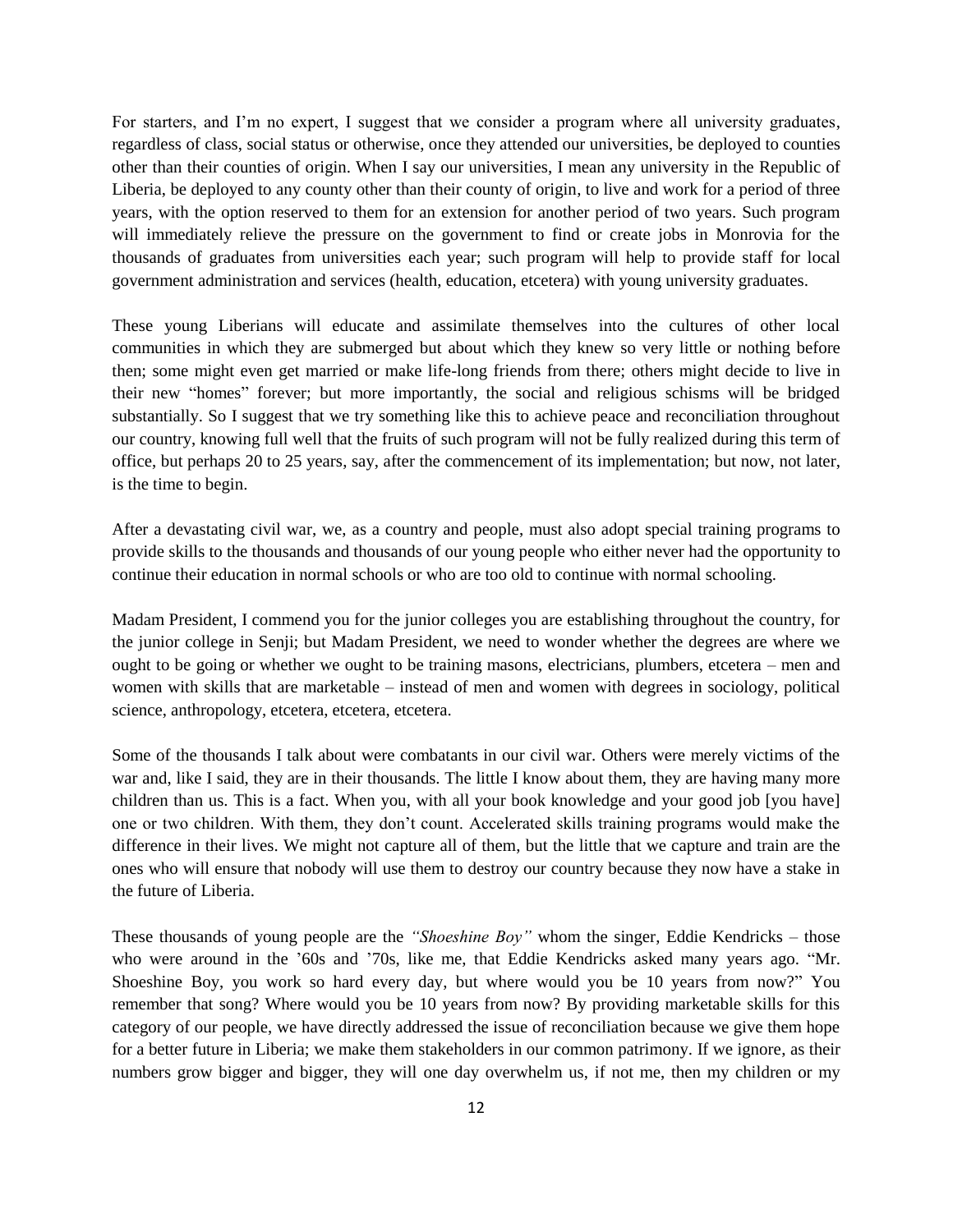grandchildren; and we all risk the terrible possibility that their frustration will be manifested in ways that are undesirable for our country and its future.

These disadvantaged youths of Liberia are just as important as any of us who sit in this hall today. None of us is more Liberian than any of them. I am convinced that by addressing the plight and frustration of these disadvantaged citizens of the country, we assure ourselves that peace and reconciliation is being quietly realized in the country and that the sacrifice that the Federal Republic of Nigeria of all countries, and the Republic of Ghana and others made for our peace was not a sacrifice in vain.

Even those of us who are not a *"Shoeshine Boy,"* we too need to be reconciled with ourselves and among ourselves; we too need to have a stake in the future Liberia and to realize that a better Liberia provides opportunities for all of us. A strong private sector with maximum participation of Liberians – including special incentives or affirmative action programs from Liberian entrepreneurs, especially as it relates to government's purchases of goods and services – as the engine for the growth of our economy, for creating value, capital and wealth, as well as for energizing national development, must be pursued by the Liberian Government. The loans by the Central Bank of Liberia to the Liberian Business Association and the Marketing Association of Liberia, even though in my view outside of the purview of the agency, is a good beginning; but an affirmative action program which reserves certain business transactions with the Liberian Government exclusively to Liberian entrepreneurs, and the outsourcing of certain governmental activities on contract exclusively to Liberian entrepreneurs, will further enhance genuine reconciliation of the Liberian people.

I am not talking about reserving block-making machines to only Liberians. I am talking about direct government contracts for only Liberians. I am talking about outsourcing certain government services – messengers and cleaners – to Liberian entrepreneurs, and I can go on naming and naming and naming. Everyone is created to make a middle class.

By employing Liberians through providing them opportunities for Liberian Government business transactions, so that they can be more proactively involved in private business initiatives, we create a core population that will never want to experience a civil war again. The dream for peace and reconciliation will be a reality if, by our actions and policies, we create a real middle class of Liberians; and we can start this process by not only enabling and capacitating them to become entrepreneurs, but by also providing them the business opportunities which flow from their government.

Madam President, Mr. Vice President and Members of the leadership of our country, I have always been here, so I know us. We should encourage private entrepreneurship as a career, not merely as a convenience. Liberians who first go to public service with the objective of acquiring wealth from employment in the public sector and then veer into private entrepreneurship, are nearly always suspect of corruption, even though not all of them may have been corrupt; but other Liberians almost always ask where the money was obtained from to enter private entrepreneurship. I don't begrudge them; but I propose that public support for private entrepreneurship should distinguish between that set of Liberians who first sought employment in the public sector and the other set of Liberians who make private entrepreneurship a career. It is in that task, I submit, who sets examples worthy of emulation by the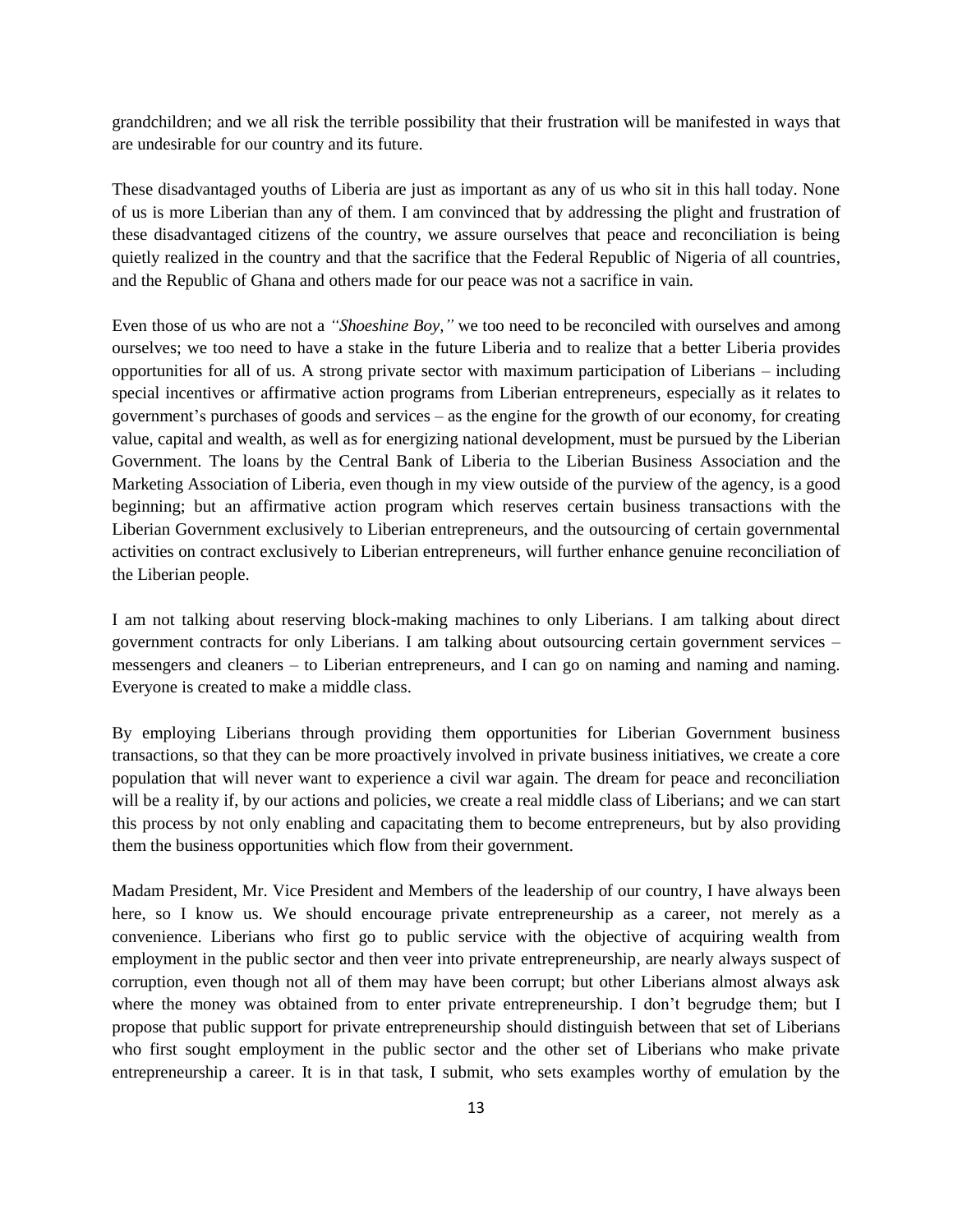generation which follow us. We need to encourage this process and incentivize Liberians to become private entrepreneurs irrespective of the profession each chooses to get his or her training in.

Complementary of private entrepreneurship should be an "Own-a-Part of Liberia" policy – a policy which encourages, facilitates and capacitates each person to acquire his own land and house, to establish his own enterprise – even if it is just a small farm in his own name – to, in general, be a stakeholder in Liberia and its future.

To you, Honorable Members of the Legislature: You represent us from a particular county and you do not have a hut in your county. What confidence do I have that you will secure our county? When a person is a stakeholder in Liberia's future, he or she will never subscribe to or condone any attempt by disgruntled people to destroy it. You think I will allow them to destroy my house or my investments? But when he or she has given up hope and sees no betterment for the future, he or she can be easily manipulated in destroying Liberia. We can avoid a reoccurrence of our civil war experience by creating as many serious stakeholders in Liberia's future as we possibly can, and there will be no greater measure for peace and reconciliation than that since they will eventually be the "middle class" of our society.

As the overwhelming majority of our people are engaged in subsistence agriculture and are generally most victimized by tropical diseases, Liberia should adopt policies and invest substantially in the areas of agriculture and health, which directly impact the lives of these people. Unification, integration and reconciliation are not issues which are on the minds of hungry and diseased people; but it is these same hungry and diseased people who are easily manipulated into believing that a violent change of government or the system will bring relief to them. If we can seriously address the issues of agriculture, especially food production and health, and thereby give most of our people some hope in the future of our country, we can all get the comfort that our differences are behind us and that the prosperities of our country are for all of us to enjoy and benefit from. It is this type of comfort that facilitates reconciliation. Madam President, I am confident, I have told you that before, but I tell you again in public: I am confident and I trust that you can make it happen. You only need to make it happen.

Another group of people who I believe is essential for true reconciliation, are the non-resident Liberians, especially those who have been deprived of their Liberian citizenship only because they assume the citizenship of another country. Make no mistake that these people influence politics, including elections in Liberia; the financial remittances they make to their relatives and friends in Liberia certainly influence how those relatives and friends think and act. They are on the telephone everyday calling. If we insist that they are foreigners, then we must not accept their remittances; then their remittances and their telephone calls are illegal activities that they are involved in. But you know that I know that all major candidates in every Liberian election seek the support of these non-resident Liberians and they give their support to elections in Liberia. What, then, is the rationale for an antiquated law which makes them foreigners? These non-resident Liberians, my people, can be a fulcrum for peace and reconciliation. And empirical evidence suggests that tremendous economic benefits are associated with those nine ECOWAS countries – including Sierra Leone, our neighbor – who have adopted dual citizenships for themselves. Why are we different from these nine ECOWAS countries? Why don't we see what they see?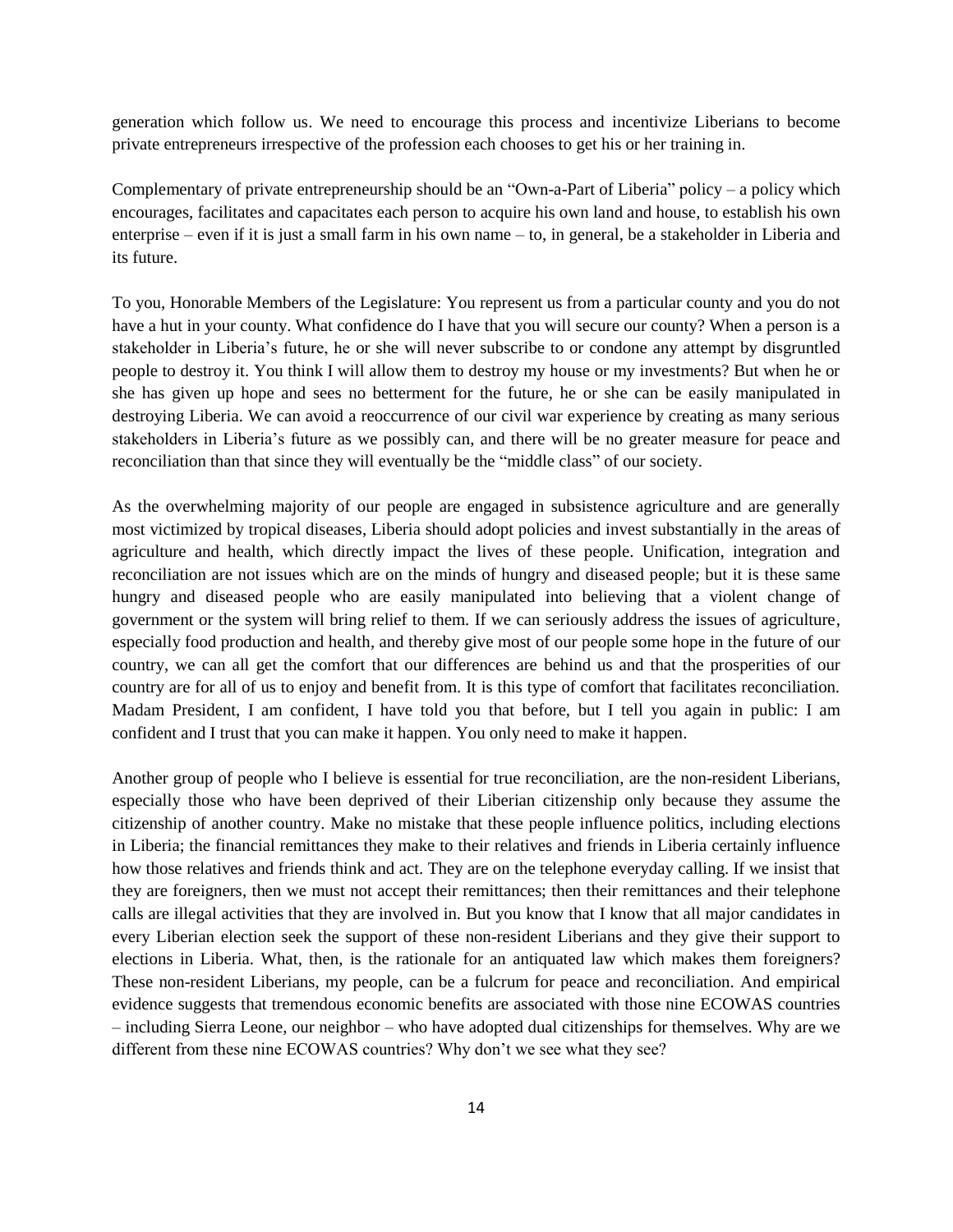I suggest, Madam President, and to you Members of the leadership of our country, that we begin with a "Once-a-Liberian-Always-a-Liberian" policy, through which every Liberian citizen, wherever he may be or whatever his circumstances might be, can feel a part of and be a stakeholder of Liberia – a nation where a natural-born citizen's rights and benefits of citizenship cannot be alienated or obliterated merely by his assumption of residency of citizenship of another country. You, Madam President, as usual, could be a driver of this policy to ensure that it succeeds, and I urge you to drive the dual citizenship as quickly as you can. If dual citizenship is not accomplished during your term, Madam President, it is likely that it will be one of the first things your successor will do and then it will be your successor, not you, who will be determined by these non-resident Liberians as the real reconciler.

Madam President, for example, in Israel once you are Jew, Israel is your country, even though you might have never stepped a foot there, even though it was your great-great-grandfather who was there. So the Jews continue to contribute to the protection and development of Israel no matter where they live or no matter where they are located.

Madam President, Mr. Vice President, Members of our leadership, genuine peace and reconciliation is not possible unless we squarely face the Truth and Reconciliation Commission's Report, legally discard those recommendations which are unconstitutional and are in conflict with our laws, and implement those recommendations which will foster the unity, integration and reconciliation of our people. We should not ignore the TRC Report and pretend that it does not exist; this will not auger well for us as a people and for our country. There can be no genuine reconciliation without disposition of the TRC Report; and I am one of those who believe that, after setting aside the unconstitutional and illegal recommendations, many portions of the TRC Report are very useful for the reconciliation of our people and the transformation of our country. It should be recalled, also, that some of us, given the position where we are, have already offered ourselves to challenge in court, if necessary, the unconstitutional and illegal recommendations of the TRC Report. Therefore, we should seriously pursue implementation of the legally and constitutionally implementable recommendations of the TRC, and we should make sure that the Liberian people throughout the nook and corner of our country know that we are doing just that. I submit that we will never claim that we have accomplished genuine peace and reconciliation in Liberia without the appropriate disposition of the TRC Report; and there is nothing written in there that we should be afraid of. Every day that we delay in the disposition of the TRC Report, we give the false impression that those who wish to criticize us, demean us, and abuse us tell the Liberian people that we are afraid of its contents. You, Madam President, know that we are not afraid of its contents.

Therefore, I recommend that serious and consistent attention be paid to the systematic disposition of the TRC Report; it is a facilitator for genuine peace and reconciliation which could be used for the transformation of our country. At least, the millions of dollars spent on it would not have been in vain.

Now to you, Mr. Speaker, Mr. President Pro-Tempore, Honorable Ladies and Gentlemen of the Legislature, even though I have conceded that in our part of the world national political policies and programs are driven by the highest office of the country in order to be successful, you know that that was never the intention of the founders of this nation; they intended and they enshrined in the 1847 Constitution – and it was reiterated in the 1986 Constitution – that the Legislature would be just as active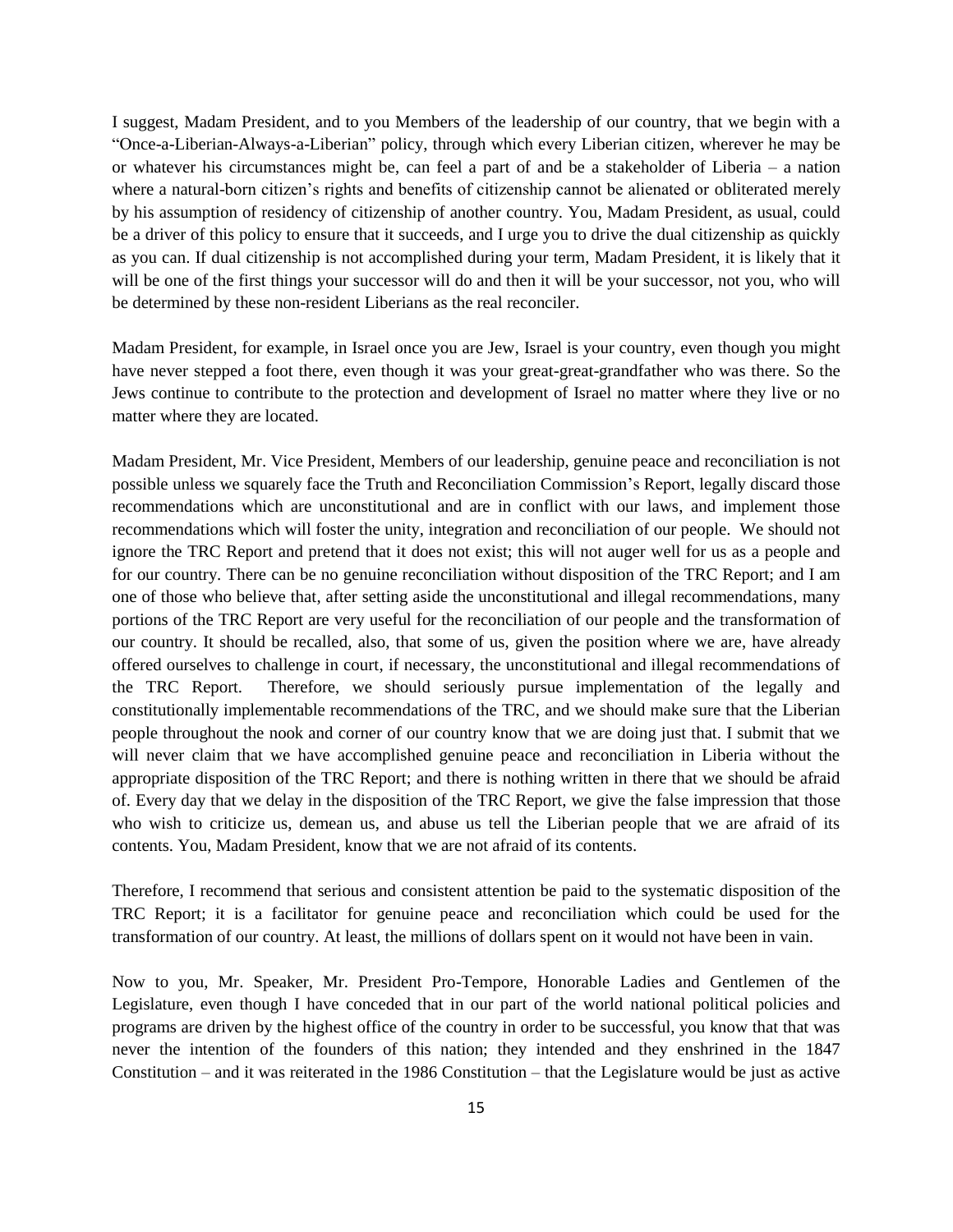and responsible for the leadership of Liberia and for championing the cause and interest of the people just as the President would be. The principle of the coordination of the three branches of the Liberian Government mandates that the Legislature works and cooperates with the President to ensure that Liberians get the most beneficial and effective governance of this country; it means you, too, should shoulder the responsibility of being original in your thoughts and tenacious in your actions; it means that the unnecessary bickering and antagonism between the President and Legislature that often erupts in negative reporting in the media must be minimized; it means that our system of government works best when these two political branches are cooperating with each other, not when they are fighting each other. You, too, can therefore promote genuine peace and reconciliation as a foundation for transformation of Liberia through the adoption of new policies and programs and through a change of your attitude so that we can have better and more effective cooperation between these two branches of the government to achieve good governance for the Liberian people. It means that you and the Presidency should together resolve that Independence Day means we must all change for a better Liberia.

Honorable Members of the Legislature, if we can obtain a change in the working relationship between these two political branches of our government, we would have exuded the confidence that is needed to attract foreign investment in Liberia, which you know is necessary for the development of our country. So let this 166<sup>th</sup> Anniversary of the Independence of the Republic of Liberia be the occasion that you resolve to generate new ideas and programs for peace and reconciliation; to promote cooperation between you and the President; and to minimize antagonism between and among yourselves.

With this last recommendation, I promise to wind-down this National Oration; but as I wind-down this National Oration, let me tell you a personal experience that I had and that I will never forget as long as I live because it has affected my life since then. It was in the mid-1990s, hostilities in our civil war had been suspended for a while, and I was taking my usual walk one workday morning from my apartment I had on Snapper Hill, Ashmun Street, since they had expelled me from my home in Congo Town. I was taking that walk to my offices at the corner of Ashmun and Mechlin Streets. A child of about 10 or 11 years old hailed me: "Counsellor Sherman, Counsellor Sherman, Counsellor Sherman." I stopped, turned and looked at him sitting on the top of a big rock. He greeted me, and I greeted him in return. Then he made this profound remark: "Counsellor Sherman, I admire you sooooh." I said thanks to him with a wide grin. Perhaps it was possible that he had seen my last jawbone tooth and I continued my walk down to my offices. As I sat at my desk that morning, I momentarily became very sad as it dawned on me that that child might never ever become me. I then wondered what kind of country is this that we have where a child can admire somebody he will never ever become. For on that school day that that child was sitting on that rock, and for each school day that he sat on that rock, he will never become the lawyer I am. Our country needs to give hope to people like that child – hope that he can become whatever he wants to be, and we need to give all of our people that hope. When we can give all of our people that hope, we can then say to ourselves and the rest of the world that never again, never again, thank God almighty, never again will our country experience the devastation of civil hostilities.

Finally, Madam President, I reiterate that much has been achieved and accomplished in the areas of peace and reconciliation, but there is so much more to be done for genuine peace and reconciliation to be realized in Liberia and used for the transformation of our country. It is highly commendable that in spite